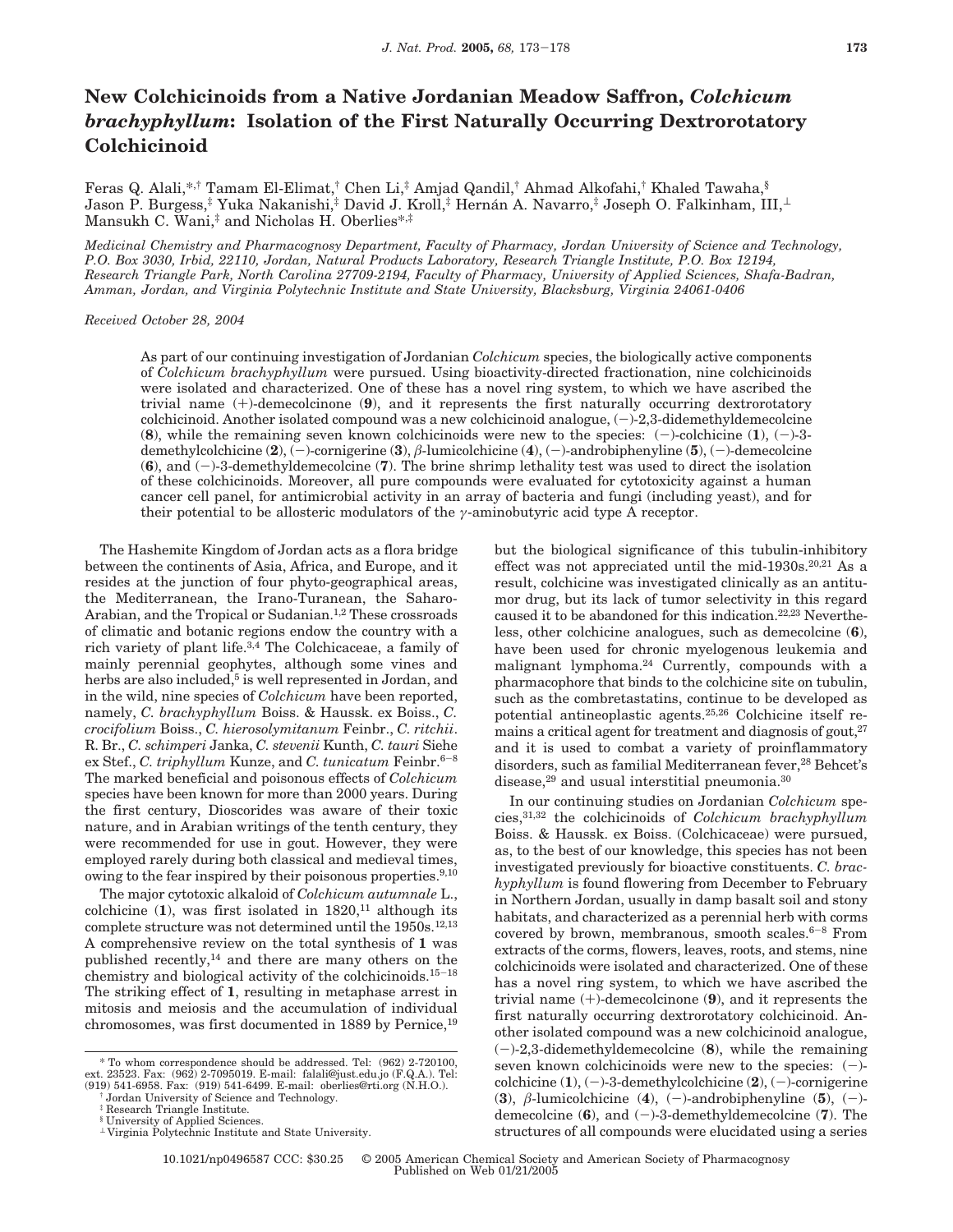**Table 1.** 1H, 13C, DEPT-135, and HMBC NMR Data (in CDCl3) for Compounds **8** and **9**

|                        | $(-)$ -2,3-didemethyldemecolcine (8) |                 |                                           |                                           | $(+)$ -demecolcinone $(9)$ |                 |                                           |                                                 |
|------------------------|--------------------------------------|-----------------|-------------------------------------------|-------------------------------------------|----------------------------|-----------------|-------------------------------------------|-------------------------------------------------|
| position               | $\delta_{\rm C}$                     | <b>DEPT</b>     | $\delta_{\rm H}$ , mult ( <i>J</i> in Hz) | HMBC $(H \rightarrow C)$                  | $\delta_{\rm C}$           | <b>DEPT</b>     | $\delta_{\rm H}$ , mult ( <i>J</i> in Hz) | HMBC $(H \rightarrow C)$                        |
| $\mathbf{1}$           | 144.2                                | $\mathcal{C}$   |                                           |                                           | 140.5                      | $\mathcal{C}$   |                                           |                                                 |
| $\,2$                  | 136.0                                | C               |                                           |                                           | 180.2                      | $\mathbf C$     |                                           |                                                 |
| 3                      | 134.8                                | $\mathcal{C}$   |                                           |                                           | 133.6                      | $\mathcal{C}$   |                                           |                                                 |
| $\overline{4}$         | 110.6                                | CН              | 6.58 s                                    | $1^a$ , 3, 5, 12b                         | 90.4                       | CН              | $5.25$ s                                  | $1^a$ , 2, 3, 4a                                |
| 4a                     | 131.7                                | C               |                                           |                                           | 51.0                       | $\mathcal{C}$   |                                           |                                                 |
| 5                      | 29.6                                 | CH <sub>2</sub> | $2.31 \text{ m}/2.40 \text{ m}$           | 4, 4a, 5, 6, 7, 12b                       | 26.3                       | CH <sub>2</sub> | $1.69 \text{ m}/2.43 \text{ m}$           | $1^a$ , 4a, 6, 7, $12a^a$ , $12b$               |
| $\,6\,$                | 38.7                                 | CH <sub>2</sub> | $1.63 \text{ m}/2.15 \text{ m}$           | 4a, 5, 7, 7a, $NCH3a$                     | 23.4                       | CH <sub>2</sub> | $1.85 \text{m}/2.04 \text{m}$             | 4a, 5, 7, 7a                                    |
| 7                      | 62.9                                 | CН              | $3.31$ dd $(6, 6)$                        | 5, 6, 7a, 8, 12, 12a,<br>NCH <sub>3</sub> | 65.6                       | CН              | 4.31 dd $(2, 2)$                          | $5, 6, 7a, 8, 12a, 12b^a$ ,<br>NCH <sub>3</sub> |
| 7a                     | 150.6                                | $\mathcal{C}$   |                                           |                                           | 145.8                      | $\mathcal{C}$   |                                           |                                                 |
| 8                      | 132.5                                | CН              | 7.72 s                                    | 7, 7a, 9, 10, $12^{\alpha}$ , 12a         | 130.6                      | CН              | 7.16 s                                    | 7, 7a, 9, 10, $12^a$ , $12a$                    |
| 9                      | 179.8                                | C               |                                           |                                           | 179.4                      | $\mathbf C$     |                                           |                                                 |
| 10                     | 164.2                                | C               |                                           |                                           | 164.5                      | C               |                                           |                                                 |
| 11                     | 111.7                                | CН              | 6.79 d(11)                                | 9, 10, 12a                                | 111.6                      | CН              | 6.66 d(11)                                | 9, 10, 12, 12a, 10-OC $H_3^a$                   |
| 12                     | 133.6                                | CН              | $7.24$ d $(11)$                           | 7a, 10, 12a, 12b                          | 129.9                      | CН              | 7.11 d(11)                                | $4a^a$ , 7a, 8 <sup>a</sup> , 10, 12a           |
| 12a                    | 137.5                                | C               |                                           |                                           | 137.4                      | $\mathcal{C}$   |                                           |                                                 |
| 12 <sub>b</sub>        | 123.6                                | $\mathcal{C}$   |                                           |                                           | 163.0                      | $\mathcal{C}$   |                                           |                                                 |
| $1-OCH3$               | 60.4                                 | CH <sub>3</sub> | 3.47 s                                    | $\mathbf{1}$                              | 60.1                       | CH <sub>3</sub> | 4.14 s                                    | 1                                               |
| $10\text{-}OCH3$       | 56.3                                 | CH <sub>3</sub> | 4.00 s                                    | $10, 11^a$                                | 56.3                       | CH <sub>3</sub> | 3.93 s                                    | $9^a$ , 10                                      |
| NCH <sub>3</sub><br>NH | 34.5                                 | CH <sub>3</sub> | $2.21$ s<br>$4.15 \,\mathrm{br}$ s        |                                           | 37.0                       | CH <sub>3</sub> | 3.03 s                                    | $4^a$ , 7, $12b^a$                              |

*<sup>a</sup>* Four-bond HMBC correlations.

of spectrometric and spectroscopic techniques. The brine shrimp lethality test (BST) was used to direct the isolation of these colchicinoids. Moreover, all pure compounds were evaluated for cytotoxicity against a human cancer cell panel, for antimicrobial activity in an array of bacteria and fungi (including yeast), and for their potential to be allosteric modulators of the *γ*-aminobutyric acid type A  $(GABA_A)$  receptor.



## **Results and Discussion**

The corms, flowers, leaves, roots, and stems of *Colchicum brachyphyllum* were treated individually throughout the purification processes, and each plant part was extracted in an analogous manner. The concentrated alkaloid fraction (fraction C) of each plant part was more potent in the BST than any other fraction  $(LC_{50}$  values that ranged from 1.1 to 7.4 *µ*g/mL), and a high concentration of colchicinoids was noted in the TLC of fraction C by distinctive yellow spots after spraying with 5% phosphomolybdic acid in EtOH. Seven known colchicinoids were isolated from fraction C, and their structures were identified by 1- and 2D-NMR, mass spectra analyses, and comparisons to literature data. From all plant parts, **1**, <sup>33</sup> **2**, <sup>34</sup> and **3**<sup>34</sup> were isolated; from the corms, flowers, and roots, **4**<sup>33</sup> was isolated; from the corms **5**<sup>35</sup> was isolated; and from the leaves and stems, **6**34,36 and **7**<sup>34</sup> were isolated. Although the structures of these compounds are well established, the <sup>1</sup>H NMR data for  $1-4$ , **6**, and **7**, and the <sup>13</sup>C NMR data for  $1-3$ , **6**, and **7** are given in Supporting Information Tables 1 and 2, respectively, to update the literature and to collect all of these data in one place. It was not surprising that the yield of **1** was high, representing at least 0.14% w/w in each of the stems, roots, and corms; however, **6** was isolated in the highest yield of all compounds in the leaves, representing at least 0.29% w/w.

Compound **8** (77.6 mg) was obtained as a yellowish powder from fraction C of both the roots and leaves. The molecular formula was determined as  $C_{19}H_{21}NO_5$  by HR-FABMS, and the complete <sup>1</sup>H, <sup>13</sup>C, DEPT-135, and HMBC data sets are shown in Table 1. The 1D-NMR data suggested structural similarities with the aforementioned colchicinoids, especially compounds **2**, **6**, and **7**. In particular, compound **8** differed from 3-demethyldemecolcine (**7**) by the absence of one methoxy group. A broad singlet at  $\delta_{\rm H}$  7.72 (H-8), an AB pattern at  $\delta_{\rm H}$  7.24 and 6.79 (d,  $J = 11$ Hz; H-12 and H-11, respectively), and an upfield-shifted ketone carbonyl at  $\delta$ <sub>C</sub> 179.8 (C-9) were characteristic for a tropolonic C-ring, whose presence was confirmed by corresponding HMBC data (Table 1). The methoxy signal at  $\delta_H$  4.00 showed HMBC correlations with C-10 and C-11, which placed this moiety at C-10. The other methoxy group in the molecule  $(\delta_H/\delta_C 3.47/60.4)$  displayed an HMBC correlation to C-1, confirming the connection of this methoxy to the C-1 position, as is typical in colchicinoids. The remaining signals verified free hydroxyl groups at the C-2 and C-3 positions, thereby establishing the structure of **8** as (-)-2,3-didemethyldemecolcine, a new colchicine analogue. The stereochemistry at position C-7 was presumed to be *S* on the basis of the well-established biosynthetic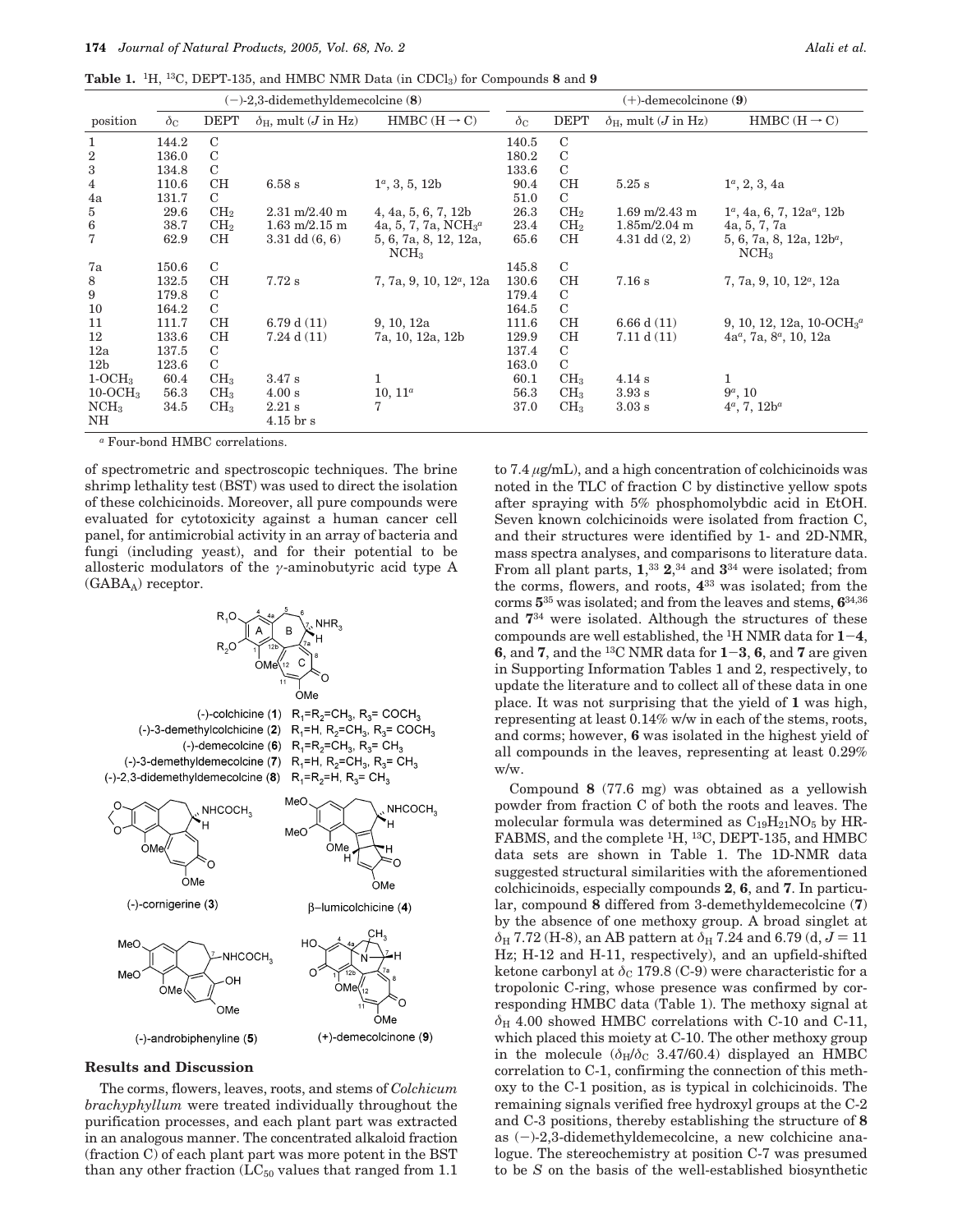

**Figure 1.** Key HMBC correlations for (+)-demecolcinone (**9**).

pathway of colchicinoids37-<sup>40</sup> and the close structural similarities with **7**, including a negative  $\alpha_D$  value of the same magnitude.

Compound **9** (45.5 mg) was isolated from fraction C of the leaves, also as a yellowish powder. The HREIMS data (obsd  $m/z$  341.1260 for  $[M]^+$ ) revealed the molecular formula as  $C_{19}H_{19}NO_5$ , which corresponded to an index of unsaturation of 11. Characteristic signals for a tropolonic C-ring were evident, as described above for compound **8** (H/C-8 through H/C-12; Table 1), and this included a methoxy substituent at the C-10 position (10-OCH3), observed via HMBC correlations from  $\delta_H$  3.93 to C-9 and C-10. The other methoxy singlet  $(\delta_H/\delta_C 4.14/60.1)$  showed an HMBC correlation to  $\delta$ <sub>C</sub> 140.5 (C-1), and this established a 1-OCH3 group, again, as would be expected for a colchicinoid.

To this point the assignments were consistent with those observed with compounds **<sup>1</sup>**-**8**. Yet, many of the remaining unassigned NMR signals were somewhat peculiar for a colchicinoid. For example, the downfield signals consisted of one, rather upfield-shifted, olefinic methine group  $(\delta_H)'$ *δ*<sup>C</sup> 5.25/90.4, H-4/C-4), three olefinic quaternary carbons (the forth of which, C-1, was assigned above), and another upfield-shifted ketone moiety, which was potentially  $\alpha$ , $\beta$ unsaturated, especially given the corresponding IR data at 1572 cm-1. There was also a relatively downfield-shifted quaternary carbon ( $\delta$ <sub>C</sub> 51.0). H-4 displayed HMBC correlations both to the neighboring hydroxylated olefinic carbon ( $\delta$ <sub>C</sub> 133.6, C-3) and to the ketone carbonyl ( $\delta$ <sub>C</sub> 180.2, C-2) (Table 1; Figure 1). The chemical shift of C-12b ( $\delta$ <sub>C</sub> 163.0) supported its position  $\beta$  to the ketone, and an HMBC correlation from H-4 to the quaternary and nonaromatic C-4a  $(\delta_C 51.0)$  suggested that the A-ring had adopted a cyclohexadienone configuration.

Thus far, 9 of the 11 degrees of unsaturation had been assigned (rings A and C, five double bonds, and two ketone moieties), and as there were no remaining olefinic signals, ring B was proposed to have a bicyclic structure. Examination of the COSY data disclosed an isolated proton spin system comprising  $H_2$ -5/ $H_2$ -6/H-7, which was inserted between C-4a and C-7a; several HMBC correlations, such as H2-5 to C-4a and C-12b, and H-7 to C-7a, C-8, and C-12a, supported this arrangement to form ring B, which was consistent with other colchicine analogues. An N-CH<sub>3</sub> group was construed from  $\delta_H$  3.03. This tertiary N was part of a piperidine ring via connection to both C-7 and C-4a, and several HMBC correlations supported this bicyclic ring structure as noted in Table 1 and Figure 1.

The trivial name demecolcinone (**9**) was ascribed to this novel colchicinoid due to its structural similarities to demecolcine (**6**); Supporting Information Figure 1 illustrates a postulated biosynthesis of **9** that starts with **6** and proceeds through 2,3-didemethyldemecolcine (**8**). Of note in the HMBC spectra for **9** was the presence of several fourbond correlations. Although these may be considered unusual, such long-range correlations have been reported,  $4^{1,42}$  especially in constrained ring systems;  $4^{3,44}$  an

**Table 2.** Human Cancer Cell Panel and BST Results for Compounds **<sup>1</sup>**-**<sup>9</sup>**

|                                        | human cancer cell panel <sup>a</sup> |        |         |         |
|----------------------------------------|--------------------------------------|--------|---------|---------|
| compound                               | $MCF-7$                              | H460   | SF268   | $BST^b$ |
| 1                                      | 0.016                                | 0.030  | 0.025   | 3.7     |
| 2                                      | 0.18                                 | 0.51   | 0.28    | 74.6    |
| 3                                      | 0.061                                | 0.059  | 0.097   | 7.7     |
| 4                                      | $1.5\,$                              | 2.1    | $3.2\,$ | 74.6    |
| 5                                      | 0.20                                 | 0.26   | 0.37    | 48.8    |
| 6                                      | 0.60                                 | 0.69   | 6.2     | 61.0    |
| 7                                      | 0.79                                 | 1.1    | $3.2\,$ | 71.5    |
| 8                                      | 130.1                                | 215.9  | 80.2    | 88.2    |
| 9                                      | 28.7                                 | 31.3   | 28.4    | 79.3    |
| camptothecin <sup><math>c</math></sup> | 0.072                                | 0.0069 | 0.059   | nt      |
| $\text{color}$                         | nt                                   | nt     | nt      | $2.8\,$ |

 $\overline{a}$  Cytotoxicity results are expressed as EC<sub>50</sub> values ( $\mu$ M; concentration to inhibit growth by 50%) derived from single experiments using 11 data points, each run in triplicate. *<sup>b</sup>* BST results are expressed as  $LC_{50}$  values ( $\mu$ g/mL; concentration to kill 50% of the brine shrimp) derived from single experiments using four data points, each run in triplicate.  $c$  Positive controls;  $nt = not$  tested.

energy-minimized representation of **9** illustrating the constrained rings is shown in Supporting Information Figure 2. ROESY analysis was attempted to determine the relative configuration of positions C-4a and C-7; however, the data were inconclusive. Molecular modeling of the potential isomers did not reveal any definitive throughspace correlations that would define the 3D-configuration of **9**. However, if the biosynthetic mechanism is correct (Supporting Information Figure 1), it may be safe to presume that position C-7 remains *S*. Finally, the optical rotation of **9** was found to be positive, which was surprising given that all known colchicinoids have a negative  $\alpha_D$  value. Thus, (+)-demecolcinone (**9**) represents the first naturally occurring dextrorotatory colchicinoid.

At least two similar compounds with a positive  $\alpha_D$  value, although lacking the colchicinoid-ring system of  $6-7-7$  and termed androcymbine-type alkaloids, have been isolated from another Jordanian *Colchicum* species.34 Interestingly, those authors<sup>34</sup> noted that colchicinoids are derived biosynthetically from a levorotary and *S* androcymbine-type precursor, and more recent studies support that argument.37 Moreover, they suggested that enzymes that convert an *R*-configuration, dextrorotary androcymbine, which they isolated in that study,<sup>34</sup> to an *R*-configuration, dextrorotary colchicinoid may not exist, since dextrorotary and *R* colchicinoids were unknown at that time. Indeed, in this study, as suggested (Supporting Information Figure 1), the dextrorotary **9** may have been generated from the levorotary **8**, which was previously synthesized from a levorotary androcymbine, all the while retaining an *S-*configuration at C-7 in each molecule. If this was the case, the positive  $\alpha_D$  value of **9** was not due to a change in the configuration of C-7. Rather, the observed change in the rotation of planepolarized light was possibly a result of the constrained ring system generated by the piperidine ring across the B-ring. Studies are ongoing to generate a crystal of **9** suitable for X-ray analysis to verify the presumed *S*-stereochemistry at position C-7.

Compounds **<sup>1</sup>**-**<sup>9</sup>** were tested for general toxicity against the BST, for anticancer activity against a human cancer cell panel, and for antimicrobial activity against bacteria and fungi, including yeast. In the BST (Table 2), compounds **1** and **3** were by far the most toxic, with all other colchicinoids being approximately an order of magnitude less toxic. Indeed, this structure activity relationship held against the human cancer cell panel, with **1** and **3** exhibiting activity on the same order of magnitude as the positive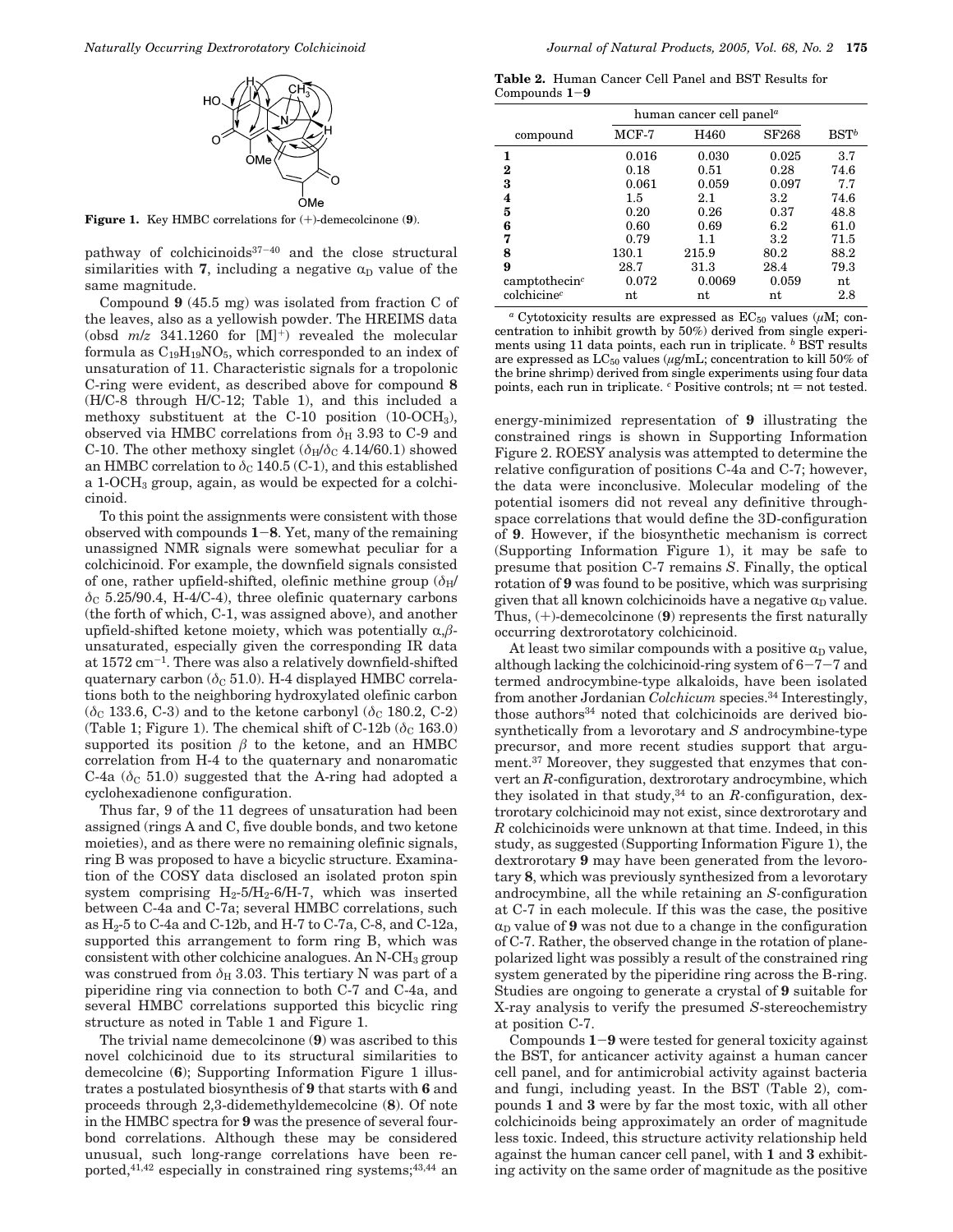control, camptothecin. This correlation illustrates the power of the BST to identify strong anticancer correlations. However, the other seven compounds should not be discounted for their anticancer activity, as the BST is limited in its predictive capacity to distinguish between strong-tomoderate and weak potency anticancer compounds. The other known colchicinoids, compounds **<sup>2</sup>** and **<sup>4</sup>**-**7**, all had  $EC_{50}$  values in the human cancer cell panel of approximately 1  $\mu$ M, even though their LC<sub>50</sub> values in the BST were all greater than 40 *µ*g/mL. The two new compounds, **<sup>8</sup>** and **<sup>9</sup>**, were essentially equipotent to **<sup>2</sup>** and **<sup>4</sup>**-**<sup>7</sup>** in the BST, but their  $EC_{50}$  values against the human cancer cell panel were lower. Therefore, the BST represents a quick initial screen for potent cytotoxins, but a finer level of discrimination for anticancer activity required the human cancer cell panel. Against the antimicrobial assays (data not shown), none of the compounds demonstrated any activity, even against the eukaryotic fungi and yeast, all having MIC values > <sup>500</sup> *<sup>µ</sup>*g/mL.

The compounds were also assayed for their ability to modulate the GABAA ligand gated chloride channel, since colchicine has been shown to be a  $GABA_A$  inhibitor.<sup>45,46</sup> GABA is the major inhibitory neurotransmitter in the brain, and positive modulators of this receptor hold promise in several areas of CNS research, including, but not limited to, anxiety, epilepsy, and sleep disorders.47 For this, two functional binding assays, [35S]TBPS and [3H]flunitrazepam, which are designed to identify positive  $GABA_A$  allosteric modulators, were used. These assays are complimentary because their endpoints are opposite of each other: decreased binding for [35S]TBPS and increased binding for [3H]flunitrazepam. Thus, this minimizes the possibility of identifying a false positive, a problem often found with natural products screened in binding assays. The positive control, allopregnanolone, at 10 *µ*M completely inhibited [35S]TBPS binding in rat cerebral cortical homogenates and caused a 2-fold increase in [3H]flunitrazepam binding (data not shown). Initial screening of the nine compounds isolated in this study at 10 *µ*M identified two of the colchicinoids, compounds **3** and **5**, as potential positive allosteric modulators since they displayed approximately 50% of the allopregnanolone activity in both assays. However, dose-response experiments with **<sup>3</sup>** and **<sup>5</sup>** failed to confirm this activity and instead revealed these two compounds as weak partial agonists with maximum responses only about 25% of that elicited by alloprenganolone. Colchicine (**1**) was negative in both binding assays  $($ not shown $)$ , in keeping with its reported  $GABA_A$  antagonist activity.45,46

In summary, a compound with a novel colchicine ring system (**9**) and a new colchicine derivative (**8**), along with seven known colchicinoids  $(1-7)$ , were isolated from a native Jordanian meadow saffron, *C. brachyphyllum*. These compounds possessed cytotoxic properties in keeping with their structures, and two compounds (**3** and **5**) had some activity at the GABA<sub>A</sub> receptor. Compound 9 possessed a constrained novel structure that is unprecedented in nature. In addition, to the best of our knowledge, this compound represents the first naturally occurring dextrorotatory colchicinoid, making a very interesting addition to the well-known colchicine family of compounds.

## **Experimental Section**

**General Experimental Procedures.** Optical rotations, UV spectra, and IR spectra were measured with a Rudolph Autopol III polarimeter, a Varian Cary 3 UV-vis spectrophotometer, and a Nicolet Avatar 360 FT-IR, respectively. All NMR experiments were performed in CDCl<sub>3</sub> with TMS as an

internal standard; gs-COSY, ROESY, gs-HSQC, gs-HMBC, and 1H NMR spectra were run on a Varian Unity Inova-500 instrument using a 5 mm broad-band inverse probe with *z*-gradient, while a Bruker DPX-300 instrument was utilized for the some of the 1H, 13C NMR and DEPT-135 NMR spectra using a Bruker 5 mm QNP probe. Low-resolution ESIMS and APCIMS were determined on an Applied Biosystems/MDS Sciex API 150 EX single quadrupole LC/MS system (Applied Biosystems, Foster City, CA); high-resolution FABMS and EIMS were measured with a Micromass Autospec mass spectrometer (Manchester, UK) and a Finnigan MAT 95Q hybrid-sector instrument (ThermoFinnigan, San Jose, CA), respectively. Molecular modeling was performed using Sybyl v.6.9.1 (Tripos Associates Inc., St. Louis, MO) on an SGI Octane. Energy-minimized structures were obtained using 10 cycles of simulated annealing by heating to 700 K for 1000 fs and cooling to 200 K for 1000 fs using an exponential annealing function. HPLC was performed on a Lachrom Merck-Hitachi (Tokyo, Japan), equipped with a quaternary gradient L-7150 pump, L-7455 diode-array detector, L-7200 autosampler, and D-7000 interface. The preparative HPLC column was a Hibar Merck prepacked column RT 250-25, Lichrosorb RP-18 (7 *µ*m). PTLC was carried out on  $20 \times 20$  cm plates with silica gel F254 (Merck KGaA, Germany). Column chromatography was carried out using silica gel  $60 (0.06-0.2 \text{ mm}; 70-230 \text{ mesh})$ , and TLC utilized silica gel 60 with gypsum and pigment addition for UV-visualization (both from Scharlau Chemie S.A., Barcelona, Spain). TLC spots were visualized by UV (Vilber Lourmat, 4 W-254 nm tube) or made visible by spraying the developed plates with 5% phosphomolybdic acid in EtOH.

**Plant Material.** Corms, flowers, leaves, roots, and stems of *C. brachyphyllum* were collected during the flowering stage in February 2003 in the northern part of Jordan from al-Mazzah in al-Mafraq. A voucher specimen (PHC-106) was deposited in the herbarium of the Faculty of Pharmacy, Jordan University of Science and Technology, Irbid, Jordan.

**Extraction and Isolation.** Each plant part was processed individually throughout the purification process, starting with drying at room temperature and grinding into a powder using a laboratory mill. Extracts were generated via infusion by soaking the plant materials (900 g of corms, 238 g of flowers, 500 g of leaves, 111 g of roots, and 135 g of stems, all dry weights) in MeOH at room temperature for 6 days with intermittent shaking, followed by filtration to separate the marc; this process was repeated six times for 36 total days of extraction. The filtrates were combined and dried under reduced pressure to yield five MeOH extracts (272 g of corms, 119 g of flowers, 167 g of leaves, 8.5 g of roots, and 66 g of stems), and each extract was fractionated based on the method of Šimánek and co-workers.<sup>48,49</sup> Briefly, these extracts were dissolved in 5% acetic acid and extracted with light petroleum (fraction A), and then, the aqueous acid residues were reextracted three times with diethyl ether (fraction B). The acidic aqueous residues were made alkaline ( $pH$  9) with 10% NH<sub>4</sub>-OH followed by extraction three times with  $CH_2Cl_2$  (fraction C). All fractions were dried under vacuum. Fraction C's of the corms and leaves (4.2 and 11.2 g, respectively) were subjected to chromatography over silica gel using a gradient of 100% hexane to 100%  $CH_2Cl_2$  to 2.4% MeOH in  $CH_2Cl_2$  to yield 21 pools from the former and 28 pools from the latter. Further purifications of fraction C's of the flowers  $(0.4 \text{ g})$  and stems  $(1.2 g)$  were carried out via PTLC developed with CHCl<sub>3</sub>/MeOH (9:1). Pure compounds were isolated via preparative HPLC from fraction C of the root, from four PTLC zones of the purification of the stems, from four PTLC zones from the purification of the flowers, from 15 alkaloid-rich pools from the purification of the corms, and from 25 alkaloid-rich pools from the purification of the leaves, all using a gradient solvent system of CH3CN and 3% acetic acid in water (10:90 to 60:40 over 30 min) with a 10 mL/min flow rate, monitoring at 245 nm, and injecting between 75 and 175 mg of material dissolved in 2 mL of MeOH and mobile phase in a 1:1 ratio. The purities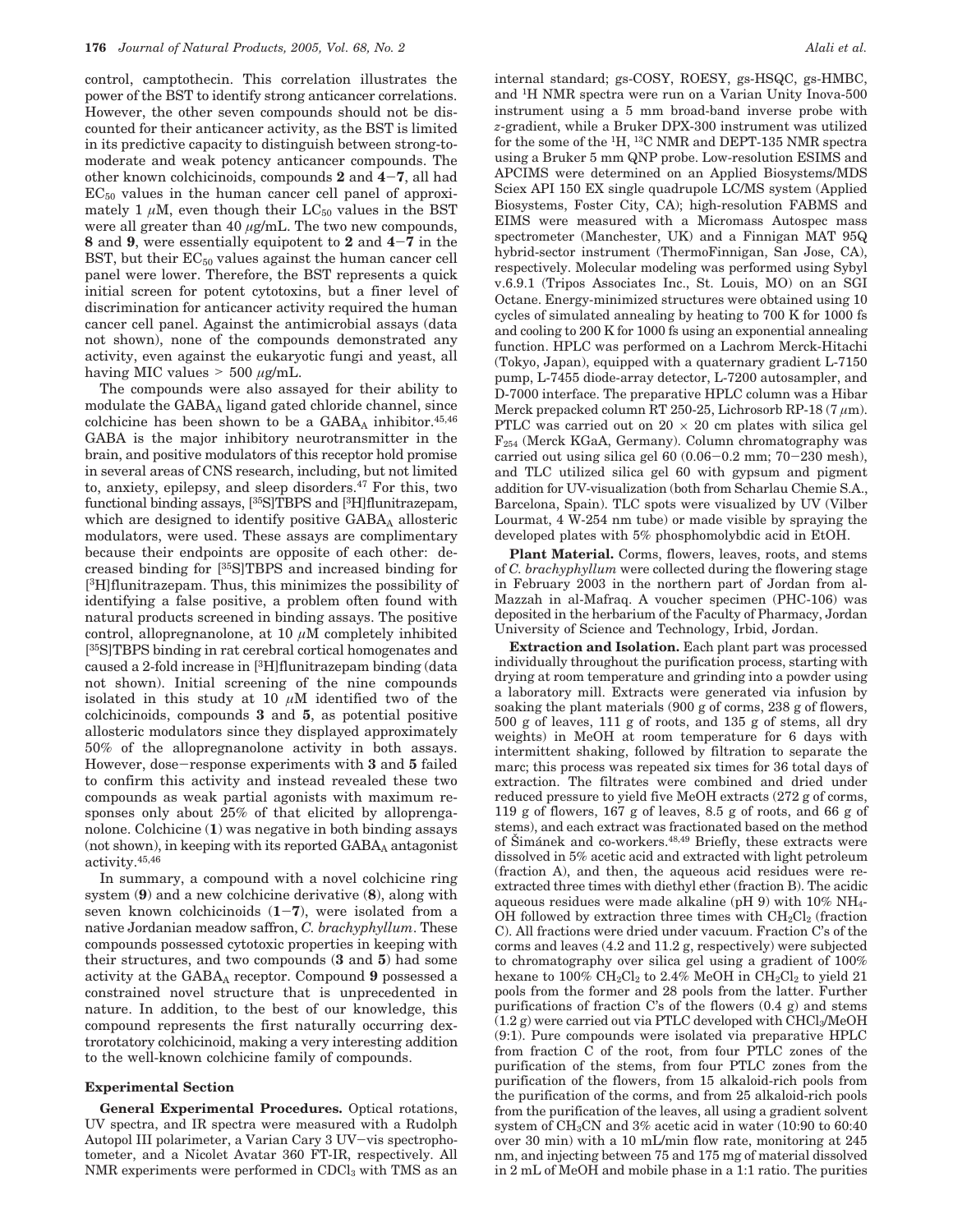of the isolated compounds were checked by TLC developed with either CHCl<sub>3</sub>/MeOH [9:1] or CH<sub>2</sub>Cl<sub>2</sub>/acetone/diethylamine [12: 6:2].

**Brine Shrimp Lethality Test (BST).** The BST was performed as described previously.50,51

**Human Cancer Cell Panel.** Evaluations of the cytotoxicity of natural products conducted previously by this group most commonly employed the 9KB human oral epidermoid carcinoma cell line.52,53 In the current studies, a panel of unrelated human cancer cell lines was selected to replace the previous assay. MCF-7 human breast carcinoma (Barbara A. Karmanos Cancer Center, Detroit, MI), NCI-H460 human large cell lung carcinoma (American Type Culture Collection, Manassas, VA), and SF-268 human astrocytoma (NCI Developmental Therapeutics Program, Frederick, MD) cell lines were all adapted and maintained in RPMI-1640 medium supplemented with fetal bovine serum (Gibco/Invitrogen, Carlsbad, CA) at 10% (v/v) and the antibiotics penicillin G (100 U/mL) and streptomycin sulfate (100  $\mu$ g/mL) in a humidified 5%  $CO_2$  atmosphere kept at 37 °C. Strict attention was paid to using cells when in the logarithmic phase of cell growth, and fresh cell stocks were expanded at the end of 20 passages to maintain continuity of results during fractionation and compound purification.

Cell suspensions were first prepared at densities of 3000 (MCF-7), 1500 (NCI-H460), or 10 000 (SF-268) cells per 50 *µ*L of medium for each well of 96-well culture dishes and plated in triplicate for each drug concentration. Plant extracts, fractions, and pure compounds were dissolved in DMSO initially at 4 mg/mL, then diluted in culture medium at twice the intended final concentration. Fifty microliters of each  $2\times$ drug solution was then added to wells containing an equal volume of each cell suspension. For initial screening and fractionation samples, cells were exposed to fractions at final concentrations of 2 and 20  $\mu$ g/mL; for EC<sub>50</sub> determinations, pure compounds were diluted serially in half-log steps. In all cases, the final DMSO concentration was  $\leq 0.5\%$ . Blank wells and wells with media but no cells were included for background correction since TCA-precipitated proteins from serum alone result in some background SRB absorbance.

After a three-day continuous exposure, cells were fixed by addition of 25 *µ*L of cold 50% (w/v) trichloroacetic acid (TCA) to the growth medium in each well at 4 °C for 1 h, then washed five times with water. The TCA-fixed cells were then stained for 30 min with 50  $\mu$ L of 0.4% (w/v) sulforhodamine B (SRB) in 1%  $(v/v)$  acetic acid followed by five rinses with 1%  $(v/v)$ acetic acid to remove unbound dye. The fixed, stained plates were air-dried and bound dye was then solubilized by incubation with 100 *µ*L of 10 mM Tris base for at least 5 min. Absorbance was measured at 540 nm using a Tecan Ultra multiplate reader. The percent cellular survival was calculated as the fractional corrected absorbance of drug/extract-treated samples relative to control cells treated with vehicle alone: (sample  $OD_{540}$  – media blank  $OD_{540}/$ mean control  $OD_{540}$  media blank  $OD_{540}$  × 100. For  $EC_{50}$  calculations, survival data were evaluated by variable slope curve-fitting using Prism 4.0 software (GraphPad, San Diego, CA).

**Antimicrobial Assays.** Minimal inhibitory concentrations (MICs) of pure compounds were measured by broth microdilution in 96-well microtiter dishes. Cells of strains of *Micrococcus luteus, Mycobacterium smegmatis*, *Saccharomyces cerevisiae*, and *Aspergillus niger* were grown, and suspensions prepared, as described previously.<sup>54</sup> The medium was onetenth strength brain heart infusion broth (BHIB; BBL Microbiology Systems, Cockeysville, MD). A 2-fold dilution series of the test compounds was prepared in 96-well microtiter plates in a 50 *µ*L volume of the medium, and then, the dilution series was inoculated with 50 *µ*L of each cell suspension. The resulting inoculated dilution series was incubated at 30 °C, and growth, noted as turbidity and scored visually, was recorded daily for 3 days. The MIC of each compound was defined as the minimal concentration completely inhibiting growth as evidenced by a lack of turbidity.

**GABAA Binding Assays.** The *γ*-aminobutyric acid type A  $(GABA_A)$  assays were performed as described<sup>55</sup> with some modifications. Radioligands and scintillant were obtained from Perkin-Elmer Life Sciences (Boston, MA), and all other reagents were obtained from Sigma-Aldrich (St. Louis, MO). Adult male rats (Charles River Laboratories, Raleigh, NC) were euthanized using excess  $CO<sub>2</sub>$  asphyxiation and decapitated, and the cerebral cortex was removed rapidly, snap frozen, and stored at -80 °C until needed. Cortical membranes were prepared by homogenization of several cortices in 10 volumes (w/v) of ice-cold 0.32 M sucrose using a glass/Teflon homogenizer. Homogenates were centrifuged at 1500*g* (10 min at 4 °C); the supernatants were retained and centrifuged at 10000*g* (20 min at 4 °C). The pellets were retained and resuspended in assay buffer (original volume; 50 mM sodium phosphate buffer containing 200 mM NaCl, pH 7.4) and centrifuged at 10000*g* (10 min at 4 °C). This wash step was repeated twice, and then the pellets were resuspended in onetenth the original volume of buffer and stored at  $-80$  °C until needed.

The binding assays were run in duplicate at rt in a 96-well plate format, using 1.4 mL polypropylene assay tubes (Matrix Technologies Corporation, Hudson, NH). In a final volume of 500  $\mu$ L, each assay sample contained 50  $\mu$ g of cortical homogenate protein (added last), 10 *µ*M test compound, and either 1.0  $\mu$ M GABA and 1.0 nM <sup>[3</sup>H]flunitrazepam (74.1-85.4 Ci/ mmol) or 5.0 μM GABA and 2.0 nM [<sup>35</sup>S]TBPS (157-200 Ci/ mmol). For the [3H]flunitrazepam binding assay, nonspecific binding was determined in the presence of 10 *µ*M clonazepam. For the [35S]TBPS (*tert*-butylbicyclophosphorothionate) binding assay,  $200 \mu M$  picrotoxin was used to determine nonspecific binding. Allopregnanolone (10 *µ*M) was tested on each plate as a positive control. After a 1 h incubation at rt, bound radioligand was separated from free by rapid vacuum filtration (cell harvester; Brandel, Inc., Gaithersburg, MD) over GF/B filter plates (Perkin-Elmer Life Sciences, Boston, MA) presoaked for at least 20 min either in assay buffer containing 0.1% polyethylenimine ([ $3H$ ]flunitrazepam assay) or in 0.1% polyethylenimine and 0.15% BSA ([35S]TBPS assay). Each well was washed three times with 1.0 mL of ice-cold assay buffer. Plates were allowed to dry prior to addition of 20 *µ*L of Microscint 20 scintillation cocktail. Each well was counted for 2 min on a Topcount 12-dectector scintillation counter (Perkin-Elmer). The effect of a test compound was expressed as a percentage of 10 *µ*M allopregnanolone, which elicits a maximum response in both assays. The net changes in binding relative to basal (total binding) were used for these calculations. Any compound giving at least 50% of the allopregnanolone response had its  $EC_{50}$  value and maximum response determined in the appropriate assay using six different concentrations of test compound.

**(**-**)-2,3-Didemethyldemecolcine (8):** yellowish powder (77.6 mg);  $[\alpha]^{23}$ <sub>D</sub> -90° (*c* 0.1, MeOH); UV (MeOH)  $\lambda_{\text{max}}$  241 nm (, 11806) IR *ν*max 3532, 2931, 2855, 1604, 1587 (s), 1563, 1491, 1460, 1364, 1275, 1251 (base peak), 1196, 1182, 1131, 1067, 990; 1H (500 MHz, CDCl3) and 13C (125 MHz, CDCl3) NMR data, see Table 1; (+)-APCIMS *<sup>m</sup>*/*<sup>z</sup>* 344.5 [MH]+, 329.5 [M -  $CH_3$ <sup>+</sup>, 312.8 [M – NHCH<sub>3</sub>]<sup>+</sup>, 286.6; HRFABMS [M + H]<sup>+</sup> m/z 344.1482 (calcd for  $[C_{19}H_{21}NO_5 + H]^+$ , 344.1498).

(+)**-Demecolcinone (9):** yellowish powder (45.5 mg);  $[\alpha]^{23}$ <sub>D</sub><br>242° (c 0.3 MeOH); UV (MeOH)  $\lambda_{\text{max}}$  232 nm (e 18735); IR +242° (*c* 0.3, MeOH); UV (MeOH)  $\lambda_{\text{max}}$  232 nm (*ε*, 18735); IR  $\nu_{\text{max}}$  3056, 2984, 2943, 2839, 1572 (strong, shoulder), 1508, 1463, 1406, 1350, 1272, 1248, 1218, 1207, 1175, 1152, 1123, 751, 731 (base peak); <sup>1</sup>H (500 MHz, CDCl<sub>3</sub>) and <sup>13</sup>C (125 MHz, CDCl3) NMR data, see Table 1; (+)-APCIMS *<sup>m</sup>*/*<sup>z</sup>* 342.5 [MH]+, 327.3 [MH - CH3] <sup>+</sup>, 314.5, 286.6; HREIMS *m*/*z* 341.1260 (calcd for  $[C_{19}H_{19}NO_5]^+$ , 341.1263).

**Acknowledgment.** The authors thank Prof. D. Al-Eisawi, Biology Department, Faculty of Science, University of Jordan, Amman, Jordan, for identifying the plant material. Highresolution FABMS data were acquired by the Nebraska Center for Mass Spectrometry in the Department of Chemistry at the University of Nebraska-Lincoln, and high-resolution EIMS were acquired by the Mass Spectrometry Laboratory at the University of Florida. The authors from Jordan acknowledge the kind financial support of the Deanship of Scientific